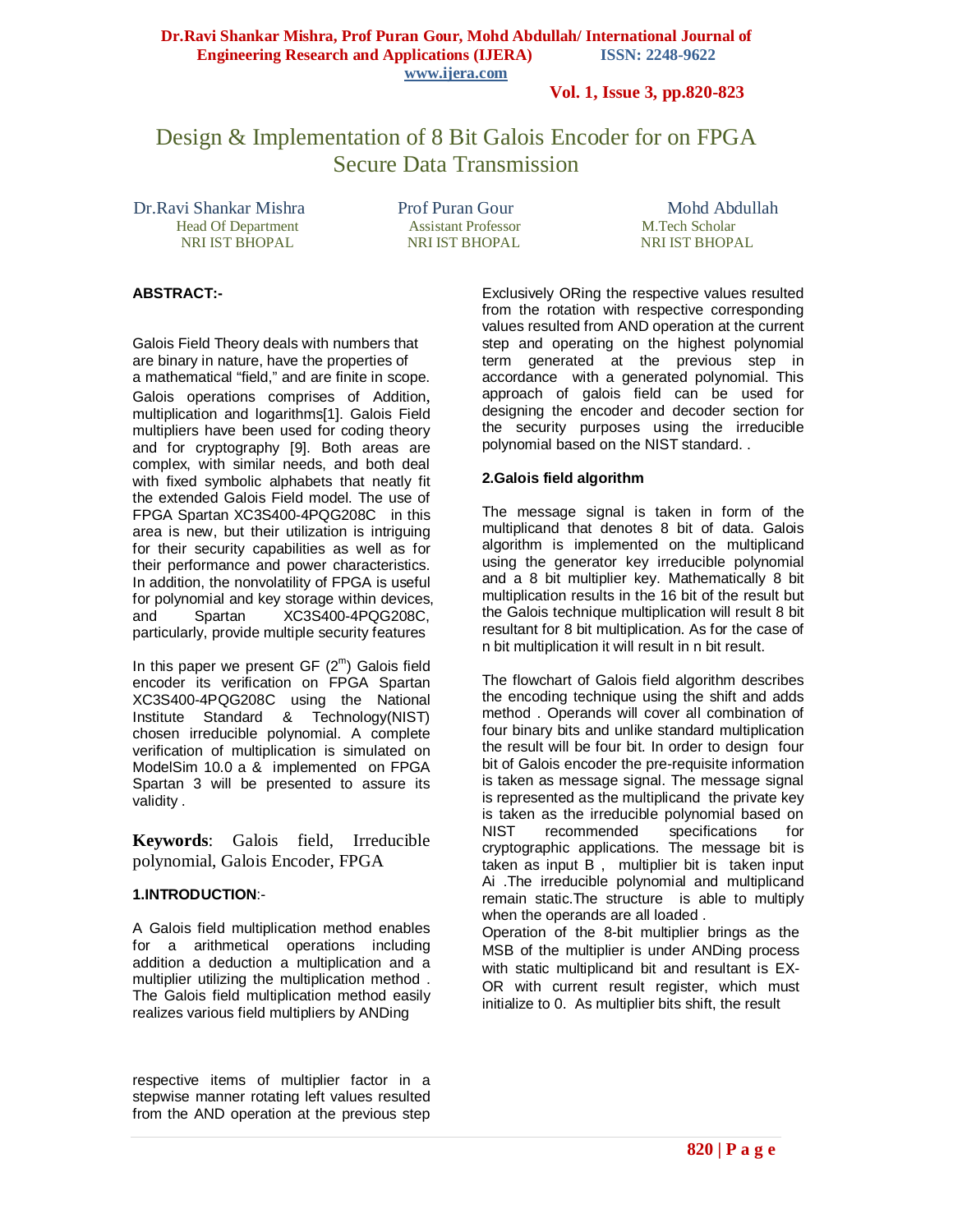

**Dr. Result = 0**<br> **Dr. Ravid Shankar Mishra, Prof Purantify Publications (J.H.P.A.)**<br> **Dr. R.C. R. R. R. R. R. 2018, 0622 EXECUTE: ENGINEERA)** ISSN: 2248-9622 **www.ijera.com** 

#### **6. Results**

#### **1) Synthesis result**

Fig.1. **Algorithm for GF (2<sup>m</sup> ) Multiplication (Shift and Add Technique)**

accumulates in "R" result. If R (3) is a 1, that means the current partial result is overflowing the 8-bit register and we must subtract a copy of the irreducible polynomial. Note that "subtraction" is also the EX-OR operation. This accomplishes the overall "modulo an irreducible polynomial" correction process.

#### **3. Galois Encoder**

The Galois encoder is used to encrypt the message using  $GF (2<sup>m</sup>)$  algorithm. On receiving the original Message signal the Galois algorithm implemented on the FPGA encodes the message using the private key the irreducible polynomial and multiplier. The 8 bit multiplication results 8 bit encrypted data. The vhdl code is simulated on the model sim 10.0a edition and implemented on FPGA XC3S400-4PQG208C vields cryptographic results for GF (2<sup>m</sup>)multiplier where m =8 of all possible combination inputs.



Fig. 2. **Block diagram for Galois Encoder**

The Galois encoder block diagram describes the flow design of the encryption process that generates the encrypted data using galois field algorithm.

| 8800 900 66 333 433388 0. 01 F W 383<br>x<br>$2 -$ Company:<br>Superford Systems Independent<br>$3 -$ Engineer:<br><b>Film</b><br>$i -$<br>$-0.856628$<br>5 - Create Bate: 11:37:51 06/07/2011<br>$\frac{1}{2}$ of 1-Selevine (gl Lvhd)<br>$6 -$ Desico Hane:<br>$-\sqrt{9245}$ belows (g2 nd)<br>7 - Hodule Hene: of1 - Behavioral<br><b>Det-Meine Blieb</b><br>B - Protect Name:<br>9 - Target Bevices:<br><sup>Bi</sup> Stuces   ej Stapitos     \Lbrates<br>$10 -$ Tool versions:<br>$ x $ 11 - Recription:<br>$12 -$<br>Provese:<br>$13 -$ Dependencies:<br>-TI Att Eeding Source<br>$16 -$<br>$15 - 1$ erisim:<br>Fill Ceate Versions<br>16 - Revision 0.01 - File Created<br>F.C. Ver Deigt Sunnay<br>17 - Miltimal Comenta: didd<br>$+3$ bas like<br>佳 …<br>- W Lie Contrarts<br>19<br>A Sebele - IST<br>20 library IEEC:<br><b>ROV</b> Ver Synthesis Report<br>21 use IEEE.STD LOGIC 1164.ALL;<br>R Tev FTL Stenato<br>22 use DEEE.STO LOGIC ARITH.BLL:<br>R liev Technology Schematic<br>23 use IEEE.STD LOGIC UNSUGHED.ALL:<br>(2) Check Syriax<br>$\mathcal{H}$<br>25 ---- Uncomment the following library declaration if instantiation<br>(e) Generale Pod-Synthesis Smultion Nobel<br>26 ---- any Hilinx primitives in this code.<br>(2) Interest Despt<br>27 -- Library OUSIN:<br>(-1) Greate Roganning File<br>28 -- use UNISIN. Womponents.all:<br>79.<br>30 entity of 2 is<br>31 generic   m bit : integer := 7; - n 1<br><sup>8</sup> hoeses<br>$\Sigma$ Deign Summay $\left \frac{\Gamma}{2}d\vec{k}\right \left \frac{\Omega}{2}d\vec{k}\right $ . The first Happing<br>Process "Synthesize" completed successfully |                                            |
|------------------------------------------------------------------------------------------------------------------------------------------------------------------------------------------------------------------------------------------------------------------------------------------------------------------------------------------------------------------------------------------------------------------------------------------------------------------------------------------------------------------------------------------------------------------------------------------------------------------------------------------------------------------------------------------------------------------------------------------------------------------------------------------------------------------------------------------------------------------------------------------------------------------------------------------------------------------------------------------------------------------------------------------------------------------------------------------------------------------------------------------------------------------------------------------------------------------------------------------------------------------------------------------------------------------------------------------------------------------------------------------------------------------------------------------------------------------------------------------------------------------------------------------------------------------------------------------------------------------------------------------|--------------------------------------------|
|                                                                                                                                                                                                                                                                                                                                                                                                                                                                                                                                                                                                                                                                                                                                                                                                                                                                                                                                                                                                                                                                                                                                                                                                                                                                                                                                                                                                                                                                                                                                                                                                                                          |                                            |
|                                                                                                                                                                                                                                                                                                                                                                                                                                                                                                                                                                                                                                                                                                                                                                                                                                                                                                                                                                                                                                                                                                                                                                                                                                                                                                                                                                                                                                                                                                                                                                                                                                          |                                            |
|                                                                                                                                                                                                                                                                                                                                                                                                                                                                                                                                                                                                                                                                                                                                                                                                                                                                                                                                                                                                                                                                                                                                                                                                                                                                                                                                                                                                                                                                                                                                                                                                                                          |                                            |
|                                                                                                                                                                                                                                                                                                                                                                                                                                                                                                                                                                                                                                                                                                                                                                                                                                                                                                                                                                                                                                                                                                                                                                                                                                                                                                                                                                                                                                                                                                                                                                                                                                          |                                            |
|                                                                                                                                                                                                                                                                                                                                                                                                                                                                                                                                                                                                                                                                                                                                                                                                                                                                                                                                                                                                                                                                                                                                                                                                                                                                                                                                                                                                                                                                                                                                                                                                                                          |                                            |
|                                                                                                                                                                                                                                                                                                                                                                                                                                                                                                                                                                                                                                                                                                                                                                                                                                                                                                                                                                                                                                                                                                                                                                                                                                                                                                                                                                                                                                                                                                                                                                                                                                          |                                            |
|                                                                                                                                                                                                                                                                                                                                                                                                                                                                                                                                                                                                                                                                                                                                                                                                                                                                                                                                                                                                                                                                                                                                                                                                                                                                                                                                                                                                                                                                                                                                                                                                                                          |                                            |
|                                                                                                                                                                                                                                                                                                                                                                                                                                                                                                                                                                                                                                                                                                                                                                                                                                                                                                                                                                                                                                                                                                                                                                                                                                                                                                                                                                                                                                                                                                                                                                                                                                          |                                            |
|                                                                                                                                                                                                                                                                                                                                                                                                                                                                                                                                                                                                                                                                                                                                                                                                                                                                                                                                                                                                                                                                                                                                                                                                                                                                                                                                                                                                                                                                                                                                                                                                                                          |                                            |
|                                                                                                                                                                                                                                                                                                                                                                                                                                                                                                                                                                                                                                                                                                                                                                                                                                                                                                                                                                                                                                                                                                                                                                                                                                                                                                                                                                                                                                                                                                                                                                                                                                          |                                            |
|                                                                                                                                                                                                                                                                                                                                                                                                                                                                                                                                                                                                                                                                                                                                                                                                                                                                                                                                                                                                                                                                                                                                                                                                                                                                                                                                                                                                                                                                                                                                                                                                                                          |                                            |
|                                                                                                                                                                                                                                                                                                                                                                                                                                                                                                                                                                                                                                                                                                                                                                                                                                                                                                                                                                                                                                                                                                                                                                                                                                                                                                                                                                                                                                                                                                                                                                                                                                          |                                            |
|                                                                                                                                                                                                                                                                                                                                                                                                                                                                                                                                                                                                                                                                                                                                                                                                                                                                                                                                                                                                                                                                                                                                                                                                                                                                                                                                                                                                                                                                                                                                                                                                                                          |                                            |
|                                                                                                                                                                                                                                                                                                                                                                                                                                                                                                                                                                                                                                                                                                                                                                                                                                                                                                                                                                                                                                                                                                                                                                                                                                                                                                                                                                                                                                                                                                                                                                                                                                          |                                            |
|                                                                                                                                                                                                                                                                                                                                                                                                                                                                                                                                                                                                                                                                                                                                                                                                                                                                                                                                                                                                                                                                                                                                                                                                                                                                                                                                                                                                                                                                                                                                                                                                                                          |                                            |
|                                                                                                                                                                                                                                                                                                                                                                                                                                                                                                                                                                                                                                                                                                                                                                                                                                                                                                                                                                                                                                                                                                                                                                                                                                                                                                                                                                                                                                                                                                                                                                                                                                          |                                            |
|                                                                                                                                                                                                                                                                                                                                                                                                                                                                                                                                                                                                                                                                                                                                                                                                                                                                                                                                                                                                                                                                                                                                                                                                                                                                                                                                                                                                                                                                                                                                                                                                                                          |                                            |
|                                                                                                                                                                                                                                                                                                                                                                                                                                                                                                                                                                                                                                                                                                                                                                                                                                                                                                                                                                                                                                                                                                                                                                                                                                                                                                                                                                                                                                                                                                                                                                                                                                          |                                            |
|                                                                                                                                                                                                                                                                                                                                                                                                                                                                                                                                                                                                                                                                                                                                                                                                                                                                                                                                                                                                                                                                                                                                                                                                                                                                                                                                                                                                                                                                                                                                                                                                                                          |                                            |
|                                                                                                                                                                                                                                                                                                                                                                                                                                                                                                                                                                                                                                                                                                                                                                                                                                                                                                                                                                                                                                                                                                                                                                                                                                                                                                                                                                                                                                                                                                                                                                                                                                          |                                            |
|                                                                                                                                                                                                                                                                                                                                                                                                                                                                                                                                                                                                                                                                                                                                                                                                                                                                                                                                                                                                                                                                                                                                                                                                                                                                                                                                                                                                                                                                                                                                                                                                                                          |                                            |
|                                                                                                                                                                                                                                                                                                                                                                                                                                                                                                                                                                                                                                                                                                                                                                                                                                                                                                                                                                                                                                                                                                                                                                                                                                                                                                                                                                                                                                                                                                                                                                                                                                          |                                            |
|                                                                                                                                                                                                                                                                                                                                                                                                                                                                                                                                                                                                                                                                                                                                                                                                                                                                                                                                                                                                                                                                                                                                                                                                                                                                                                                                                                                                                                                                                                                                                                                                                                          |                                            |
|                                                                                                                                                                                                                                                                                                                                                                                                                                                                                                                                                                                                                                                                                                                                                                                                                                                                                                                                                                                                                                                                                                                                                                                                                                                                                                                                                                                                                                                                                                                                                                                                                                          |                                            |
|                                                                                                                                                                                                                                                                                                                                                                                                                                                                                                                                                                                                                                                                                                                                                                                                                                                                                                                                                                                                                                                                                                                                                                                                                                                                                                                                                                                                                                                                                                                                                                                                                                          |                                            |
|                                                                                                                                                                                                                                                                                                                                                                                                                                                                                                                                                                                                                                                                                                                                                                                                                                                                                                                                                                                                                                                                                                                                                                                                                                                                                                                                                                                                                                                                                                                                                                                                                                          |                                            |
|                                                                                                                                                                                                                                                                                                                                                                                                                                                                                                                                                                                                                                                                                                                                                                                                                                                                                                                                                                                                                                                                                                                                                                                                                                                                                                                                                                                                                                                                                                                                                                                                                                          |                                            |
|                                                                                                                                                                                                                                                                                                                                                                                                                                                                                                                                                                                                                                                                                                                                                                                                                                                                                                                                                                                                                                                                                                                                                                                                                                                                                                                                                                                                                                                                                                                                                                                                                                          |                                            |
|                                                                                                                                                                                                                                                                                                                                                                                                                                                                                                                                                                                                                                                                                                                                                                                                                                                                                                                                                                                                                                                                                                                                                                                                                                                                                                                                                                                                                                                                                                                                                                                                                                          |                                            |
|                                                                                                                                                                                                                                                                                                                                                                                                                                                                                                                                                                                                                                                                                                                                                                                                                                                                                                                                                                                                                                                                                                                                                                                                                                                                                                                                                                                                                                                                                                                                                                                                                                          |                                            |
|                                                                                                                                                                                                                                                                                                                                                                                                                                                                                                                                                                                                                                                                                                                                                                                                                                                                                                                                                                                                                                                                                                                                                                                                                                                                                                                                                                                                                                                                                                                                                                                                                                          |                                            |
|                                                                                                                                                                                                                                                                                                                                                                                                                                                                                                                                                                                                                                                                                                                                                                                                                                                                                                                                                                                                                                                                                                                                                                                                                                                                                                                                                                                                                                                                                                                                                                                                                                          |                                            |
|                                                                                                                                                                                                                                                                                                                                                                                                                                                                                                                                                                                                                                                                                                                                                                                                                                                                                                                                                                                                                                                                                                                                                                                                                                                                                                                                                                                                                                                                                                                                                                                                                                          |                                            |
|                                                                                                                                                                                                                                                                                                                                                                                                                                                                                                                                                                                                                                                                                                                                                                                                                                                                                                                                                                                                                                                                                                                                                                                                                                                                                                                                                                                                                                                                                                                                                                                                                                          |                                            |
|                                                                                                                                                                                                                                                                                                                                                                                                                                                                                                                                                                                                                                                                                                                                                                                                                                                                                                                                                                                                                                                                                                                                                                                                                                                                                                                                                                                                                                                                                                                                                                                                                                          |                                            |
|                                                                                                                                                                                                                                                                                                                                                                                                                                                                                                                                                                                                                                                                                                                                                                                                                                                                                                                                                                                                                                                                                                                                                                                                                                                                                                                                                                                                                                                                                                                                                                                                                                          |                                            |
|                                                                                                                                                                                                                                                                                                                                                                                                                                                                                                                                                                                                                                                                                                                                                                                                                                                                                                                                                                                                                                                                                                                                                                                                                                                                                                                                                                                                                                                                                                                                                                                                                                          |                                            |
|                                                                                                                                                                                                                                                                                                                                                                                                                                                                                                                                                                                                                                                                                                                                                                                                                                                                                                                                                                                                                                                                                                                                                                                                                                                                                                                                                                                                                                                                                                                                                                                                                                          |                                            |
| Coste OEns   Nanto   Bindiniles                                                                                                                                                                                                                                                                                                                                                                                                                                                                                                                                                                                                                                                                                                                                                                                                                                                                                                                                                                                                                                                                                                                                                                                                                                                                                                                                                                                                                                                                                                                                                                                                          | <b>Und Col 29   CAPS INJIN SCR.   NHOL</b> |

 **Fig.4.Synthesis of 8 bit Galois encoder**



**Fig 5. RTL view of 8 bit Galois encoder**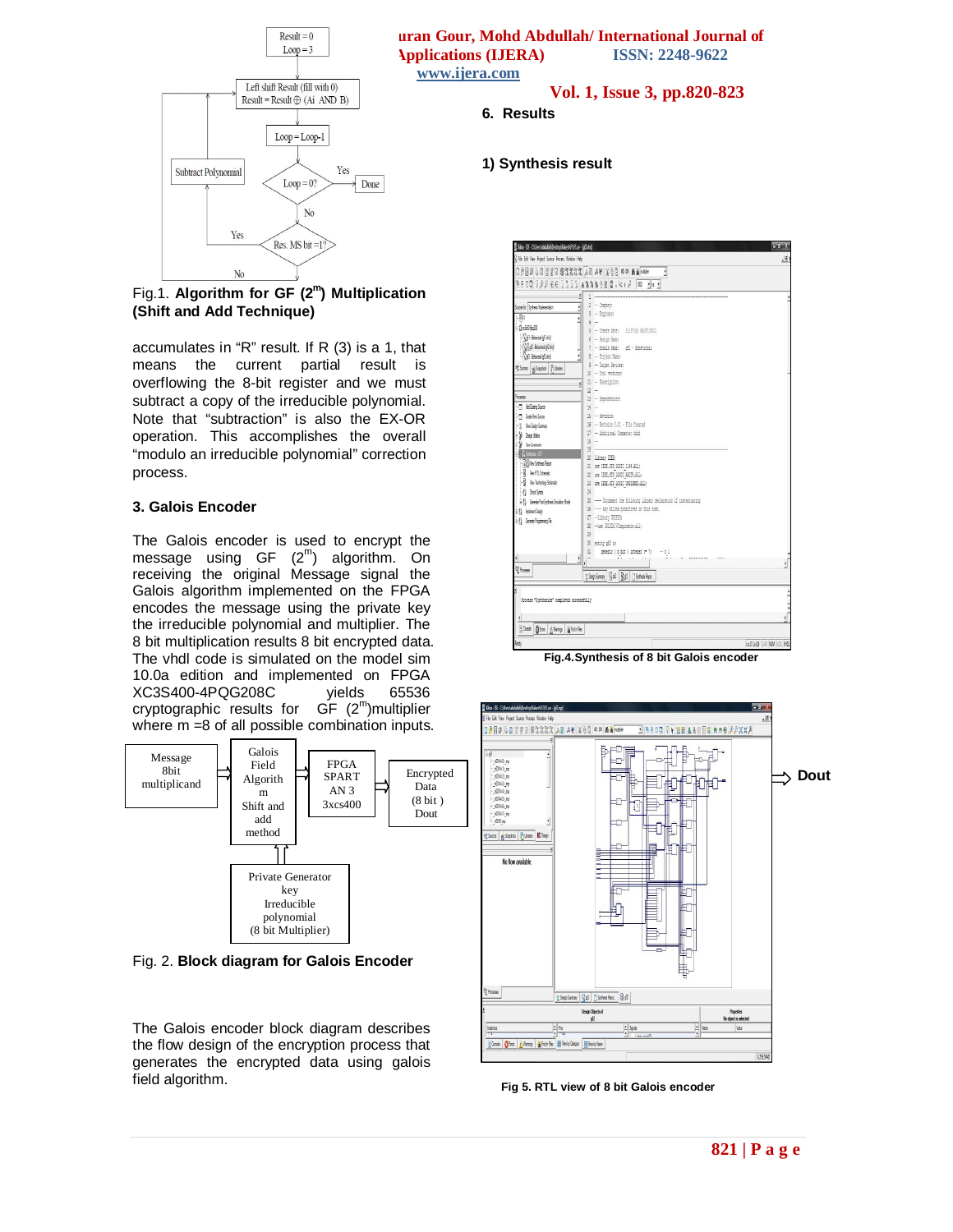#### **Dr.Ravi Shankar Mishra, Prof Puran Gour, Mohd Abdullah/ International Journal of Engineering Research and Applications (IJERA) ISSN: 2248-9622 www.ijera.com**

#### **Vol. 1, Issue 3, pp.820-823**

#### 2**) Device utilization Summary**

| Device Utilization Summary (estimated values) |      |                  |                    |  |  |  |
|-----------------------------------------------|------|------------------|--------------------|--|--|--|
| <b>Logic Utilization</b>                      | Used | <b>Available</b> | <b>Utilization</b> |  |  |  |
| Number of Slices                              | 42   | 768              | 5%                 |  |  |  |
| Number of Slice Flip Flops                    | 37   | 1536             | 2 <sub>b</sub>     |  |  |  |
| Number of 4 input LUTs                        | 66   | 1536             | 4%                 |  |  |  |
| Number of bonded IOBs                         | 23   | 124              | 18%                |  |  |  |
| Number of GCLKs                               |      | 8                | 2 <sub>b</sub>     |  |  |  |

**Table 1: Device utilization Summary**

# $\overline{\mathbf{M}}$  ModelSim PE Student Edition 10.0a 下海生活 99995 п  $\boxed{\text{if} \text{Nse} \text{if} \text{in} \text{if} \text{Nse}}$  $68176343$  ps to  $68077339$  ps Nov: 68,077,250 ps Oelta: 0 smightine

 **Fig.7.Simulation 8 bit Galois Encoder**



**Fig.6.Intial state simulation**



**Fig.8. simulation of 8 bit Galois Encoder**

3) Model sim 10.a simulated results